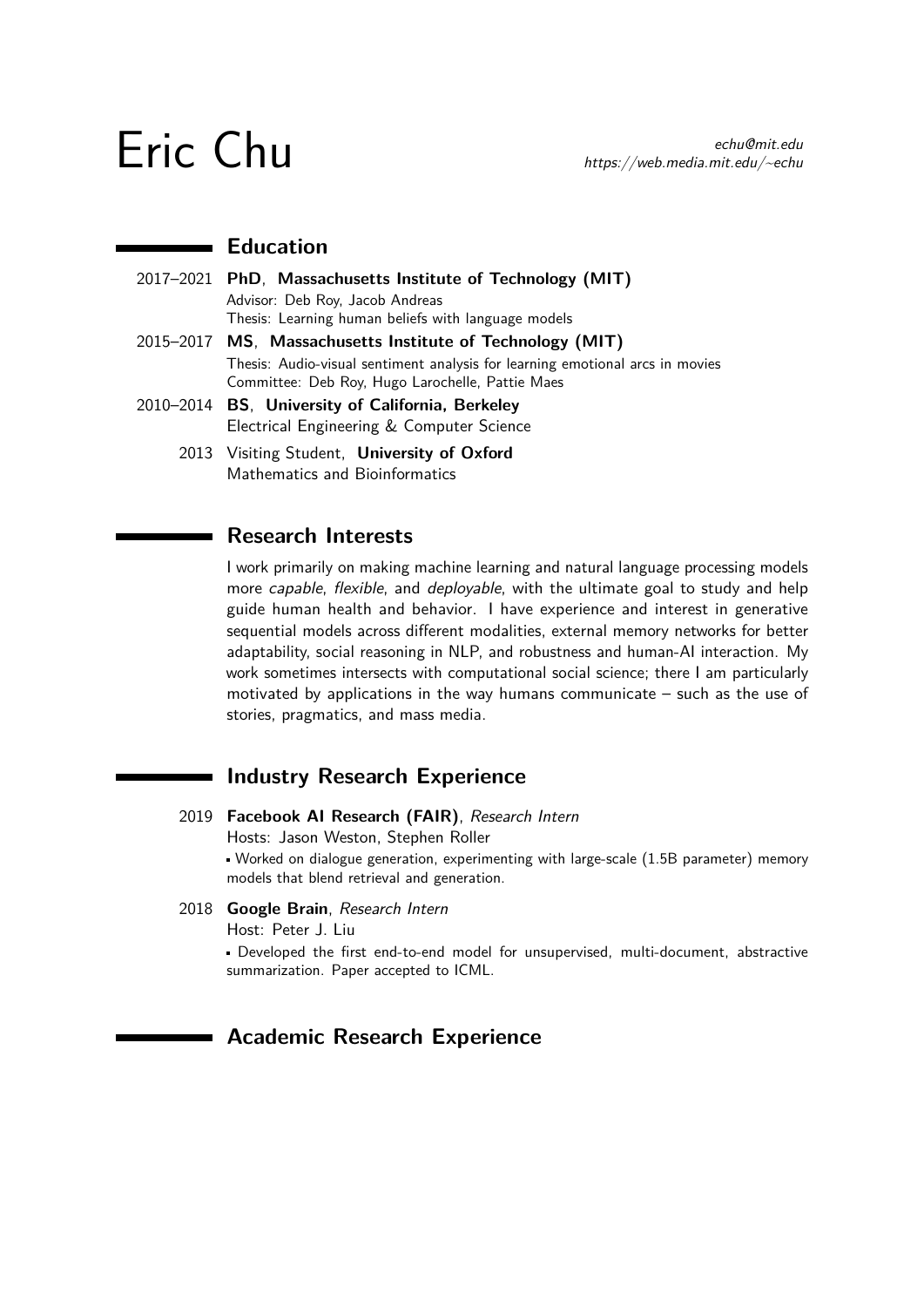#### 2015–2021 **MIT**, PhD Candidate at the Media Lab

Projects in tying semantic modeling to human outcomes across machine learning, natural language processing, computer vision, audio and speech processing, computational social science, and human-computer interaction.

Novel approach for probing language models in order to predict media effects; validated in COVID-19 and other settings. Preparing for submission to general-purpose journal.

Deep generative sequential models: the first end-to-end unsupervised, multi-document, abstractive summarization model accepted to ICML; natural-language plans to guide trajectories, style transfer in text, text simplification.

External memory networks for domain adaptation and learning personas: new architecture allows incorporation of outside knowledge, and is useful for applications in hate speech detection and narrative analysis. Work accepted to EMNLP and AACL.

Master's thesis: novel neural audio-visual sentiment models, used to create emotional arcs in movies, which are then shown to be significant predictors of engagement.

#### 2011–2014 **UC Berkeley**, Undergraduate researcher

Worked on projects across data analysis, computer vision, and biomedical imaging. "Modeling topological sculptures": created GUI interface to construct 3D-printable surfaces. Researched 3D reconstruction techniques from photos with limited and obstructed view.

"Topological data analysis": initiated group study course on TDA, an application of algebraic topology that analyzes different dimensional holes in data.

"Effect of varying bio-particles on magnetic particle imaging resolution": wrote Matlab code and ran wet lab experiments in the Berkeley Imaging Systems Lab.

#### 2013 **Oxford University**, Undergraduate researcher

"Support vector machines to classify protein behavior from A-domain sequences" in Jotun Hein's Evolutionary Bioinformatics group.

## **Additional Work Experience**

#### 2015 **Facebook**, **Data Scientist** Ads Integrity Team

Worked on ad moderation, with a focus on the human-AI system

Led multi-office (Menlo Park, Austin, Hyderabad) project running A/B tests on how to present model predictions and uncertainty to human reviewers, leading to gains in precision and recall.

Prototyped new document-based models, incorporating structural and semantic features.

#### 2014 **Facebook**, **Data Scientist Intern**, Groups Team

Analyzed community and interest groups, focused on health and emergent behavior Built a classifier for detecting organic marketplace groups, and helped inform the creation of Facebook Marketplace in Feb 2015.

Helped set team direction to focus on smaller-sized groups in international markets.

#### 2013 **Knewton**, **Software Engineer Intern**

Full-stack development of data storage, file transfer pipeline, error handling, and dashboard for education-tech startup.

## **Teaching Experience**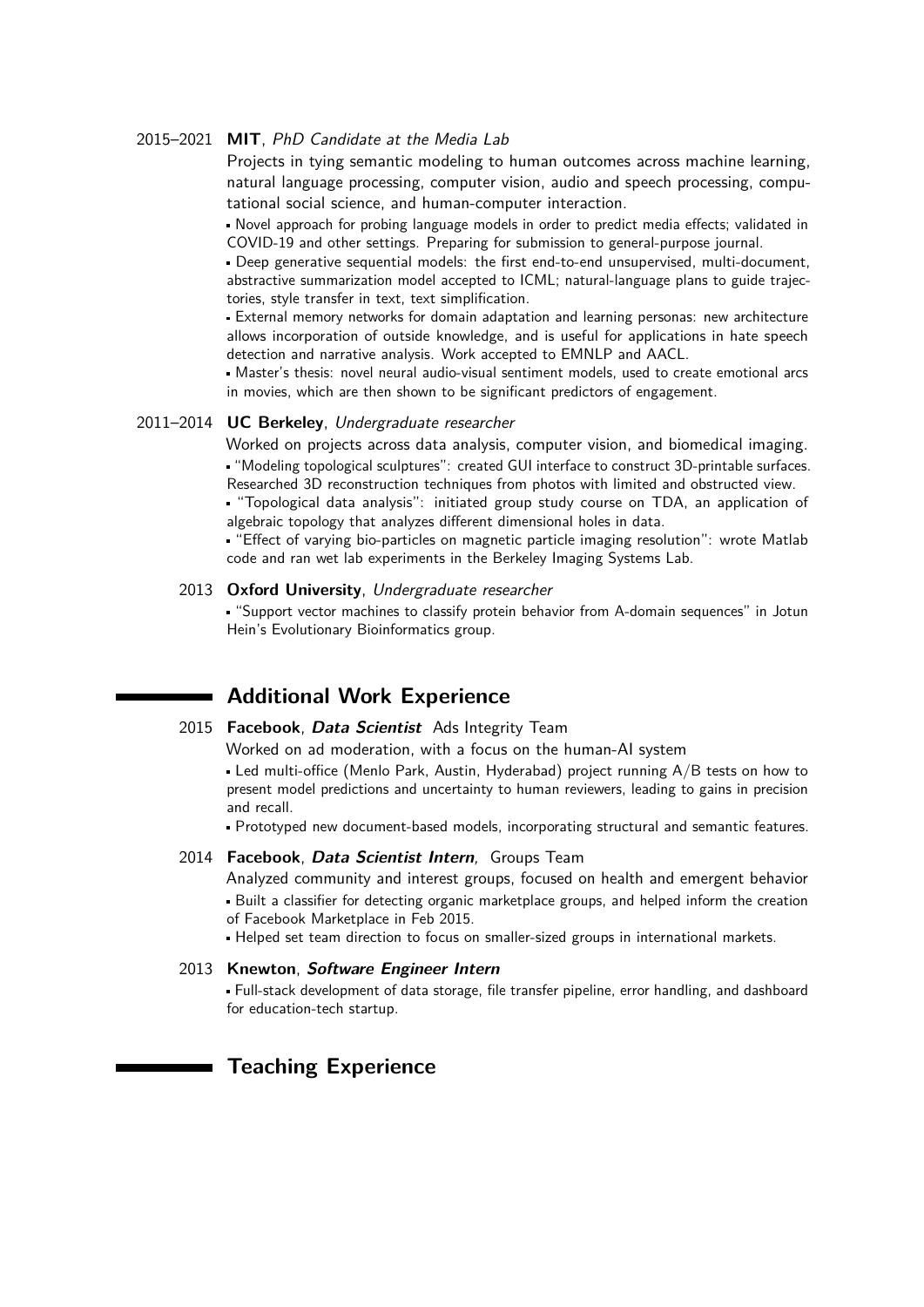#### 2020 **MAS.S62: Understanding Public Thought** , TA

Designed labs to introduce applied machine learning and NLP for public opinion mining.

#### 2018 **MAS.S10 AI & Equality**, Organizer, TA

Co-organized and led discussions in MIT seminar course on ethical implications of AI – specifically how AI can both promote and impede equality.

## **Selected Publications**

[1] **Eric Chu**, Jacob Andreas, Steve Ansolabehere, Deb Roy. Neural language models of media consumption can predict public opinion. In submission to Nature Human Behavior.

[2] Nabeel Gillani, **Eric Chu**, Doug Beeferman, Rebecca Eynon, and Deb Roy. Parents' Online School Reviews Reflect Several Racial and Socioeconomic Disparities in K–12 Education. AERA Open, 7, 2332858421992344. 2021.

[3] **Eric Chu**, Deb Roy, and Jacob Andreas. "Are visual explanations useful? a case study in model-in-the-loop prediction." In submission.

[4] Prashanth Vijayaraghavan, **Eric Chu**, and Deb Roy. "DAPPER: Learning Domain-Adapted Persona Representation Using Pretrained BERT and External Memory." Proceedings of the 1st Conference of the Asia-Pacific Chapter of the Association for Computational Linguistics and the 10th International Joint Conference on Natural Language Processing. 2020.

[5] **Eric Chu**, Nabeel Gillani, and Sneha Priscilla Makini. "Games for fairness and interpretability." Companion Proceedings of the Web Conference. 2020. (Also accepted to ICLR'20, Towards Trustworthy ML Workshop).

[6] Eric Chu<sup>\*</sup> and Peter Liu<sup>\*</sup>. "Meansum: a neural model for unsupervised multidocument abstractive summarization." International Conference on Machine Learning. PMLR, 2019.

[7] **Eric Chu**\* , Prashanth Vijayaraghavan\* "Learning Personas from Dialogue with Attentive Memory Networks." Proceedings of the 2018 Conference on Empirical Methods in Natural Language Processing. 2018.

[8] **Eric Chu** "Artistic Influence GAN." AI for Creativity and Design, Neurips Workshop. 2018.

[9] **Eric Chu** and Deb Roy. "Audio-visual sentiment analysis for learning emotional arcs in movies." 2017 IEEE International Conference on Data Mining (ICDM). IEEE, 2017.

## **Service**

Conference Reviewer: ICML '19, ACL '20, NeuRIPS '20

**Grants**